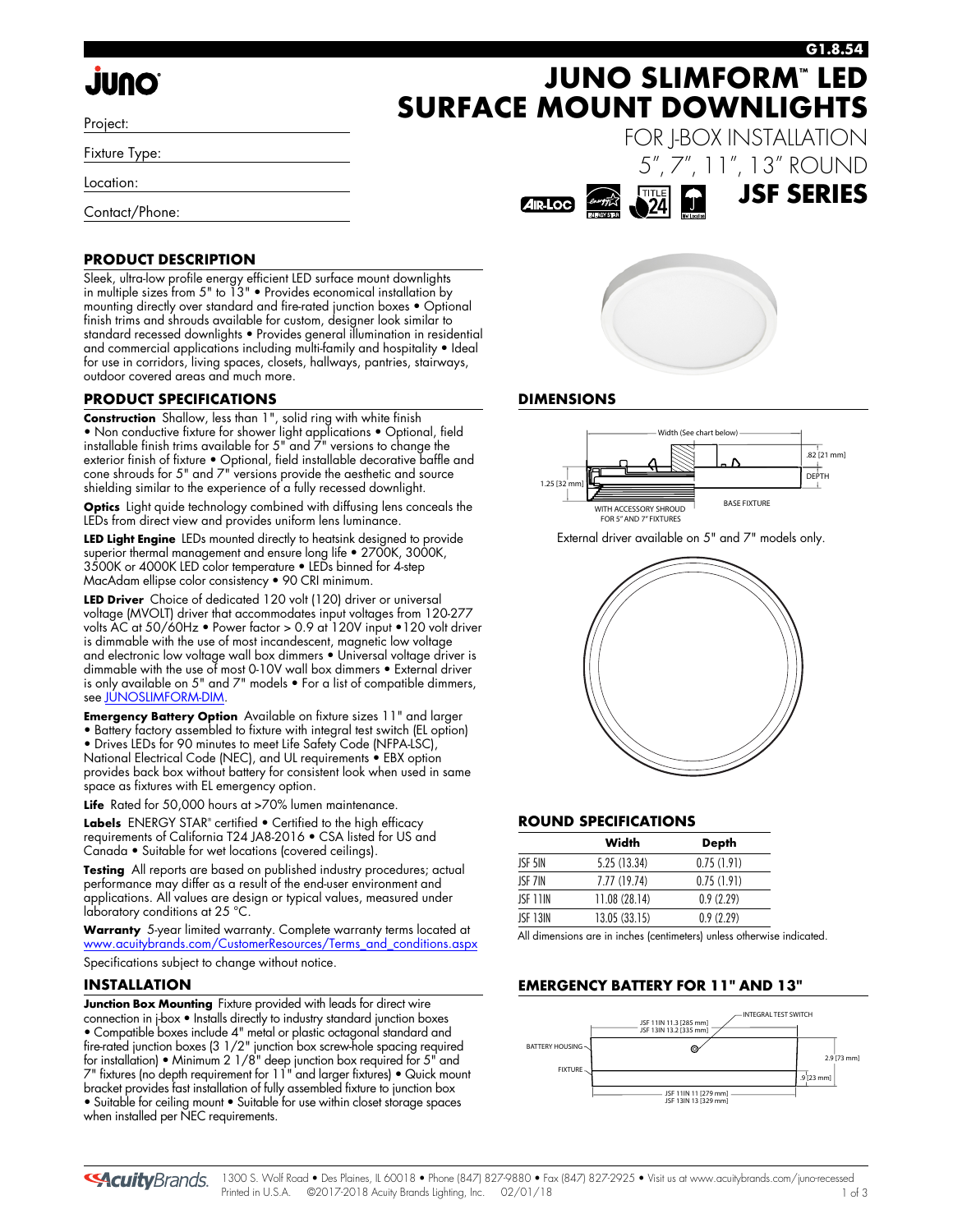### **G1.8.54**

## **JUNO SLIMFORM™ LED SURFACE MOUNT DOWNLIGHTS**

FOR J-BOX INSTALLATION 5", 7", 11", 13" ROUND

### **JSF SERIES**

#### **PERFORMANCE DATA**

|               |       | <b>JSF 5IN</b>     |       | <b>JSF 7IN</b>     |             | <b>JSF 11IN</b>    |             | <b>JSF 13IN</b>    |  |  |
|---------------|-------|--------------------|-------|--------------------|-------------|--------------------|-------------|--------------------|--|--|
|               | 120V  | <b>MVOLT</b>       | 120V  | <b>MVOLT</b>       | <b>120V</b> | <b>MVOLT</b>       | <b>120V</b> | <b>MVOLT</b>       |  |  |
| Lumens        | 700   | 700                | 1000  | 1000               | 1300        | 1300               | 1800        | 1800               |  |  |
| <b>CRI</b>    |       | 90CRI              |       | 90CRI              |             | 90CRI              | 90CRI       |                    |  |  |
| CCT           |       | 27K, 30K, 35K, 40K |       | 27K, 30K, 35K, 40K |             | 27K, 30K, 35K, 40K |             | 27K, 30K, 35K, 40K |  |  |
| Voltage       | 120V  | 120V-277V          | 120V  | 120V-277V          | 120V        | 120V-277V          | 120V        | 120V-277V          |  |  |
| Input Power   | 10W   | 10W                | 13W   | 13W                | 15W         | 15W                | <b>20W</b>  | <b>20W</b>         |  |  |
| Input Current | 245MA | 245MA              | 320MA | 320MA              | 390MA       | 390MA              | 530MA       | 530MA              |  |  |
| Frequency     |       | 50/60Hz            |       | 50/60Hz            |             | 50/60Hz            |             | 50/60Hz            |  |  |
| Power Factor  |       | >0.9               |       | >0.9               |             | >0.9               |             | >0.9               |  |  |

### **ORDERING INFORMATION Example: JSF 5IN 07LM 27K 90CRI 120 FRPC WH**

**Series Size/Lumens Color Temperature CRI Voltage/Driver Finish Emergency Battery1,2** JSF SlimForm Surface Mount Downlight - Round 5IN 07LM 5", 700 Lumens 7IN 10LM 7", 1000 Lumens 11IN 13LM 11", 1300 Lumens 13IN 18LM 13", 1800 Lumens 27K 2700K 30K 3000K 35K 3500K 40K 4000K 90CRI 90+ CRI 120 FRPC Dedicated 120V, Forward Reverse Phase Dimmnig MVOLT ZT Universal Voltage 120V-277V, 0-10V Dimming WH White | EL Battery Back-up Option EBX Empty Back Box for Aesthetics

### **ACCESSORIES**

**TRIM** – Optional, field installable finish trim rings available to change the exterior finish of fixture. Example: JSFTRIM 5IN BL

| <b>Series</b> |                                    | <b>Size</b> |                      | <b>Finish</b>         |                                                      |
|---------------|------------------------------------|-------------|----------------------|-----------------------|------------------------------------------------------|
|               | JSFTRIM SlimForm<br>Accessory-Trim | 5IN<br>7IN  | 5 inches<br>7 inches | BL<br><b>BZ</b><br>SN | <b>Black</b><br><b>Bronze</b><br><b>Satin Nickel</b> |



**SHROUD** – Optional, field installable decorative baffle and cone shrouds provides the aesthetic and source shielding similar to the experience of a fully recessed downlight. Example: JSFSHROUD 5IN DB WWH

| <b>Series</b>    |                                      | <b>Size</b> |                      |          | <b>Shroud Style</b>                       | <b>Finish</b>                                          |                                                                                                                                        |  |  |  |
|------------------|--------------------------------------|-------------|----------------------|----------|-------------------------------------------|--------------------------------------------------------|----------------------------------------------------------------------------------------------------------------------------------------|--|--|--|
| <b>JSFSHROUD</b> | SlimForm Accessory<br>Shroud - Round | 5IN<br>7IN  | 5 inches<br>7 inches | DB<br>DC | Downlight Baffle<br><b>Downlight Cone</b> | <b>WWH</b><br>BWH <sup>3</sup><br><b>HZWH</b><br>WHZWH | White trim,<br>white shroud<br>Black trim,<br>white shroud<br>Haze trim,<br>white shroud<br><b>Wheat Haze</b><br>trim, white<br>shroud |  |  |  |



Note:

- 1 Emergency battery available with 11IN and 13IN only.
- 2 Emergency battery is only available with MVOLT ZT.
- 3 BWH only available with downlight baffle.